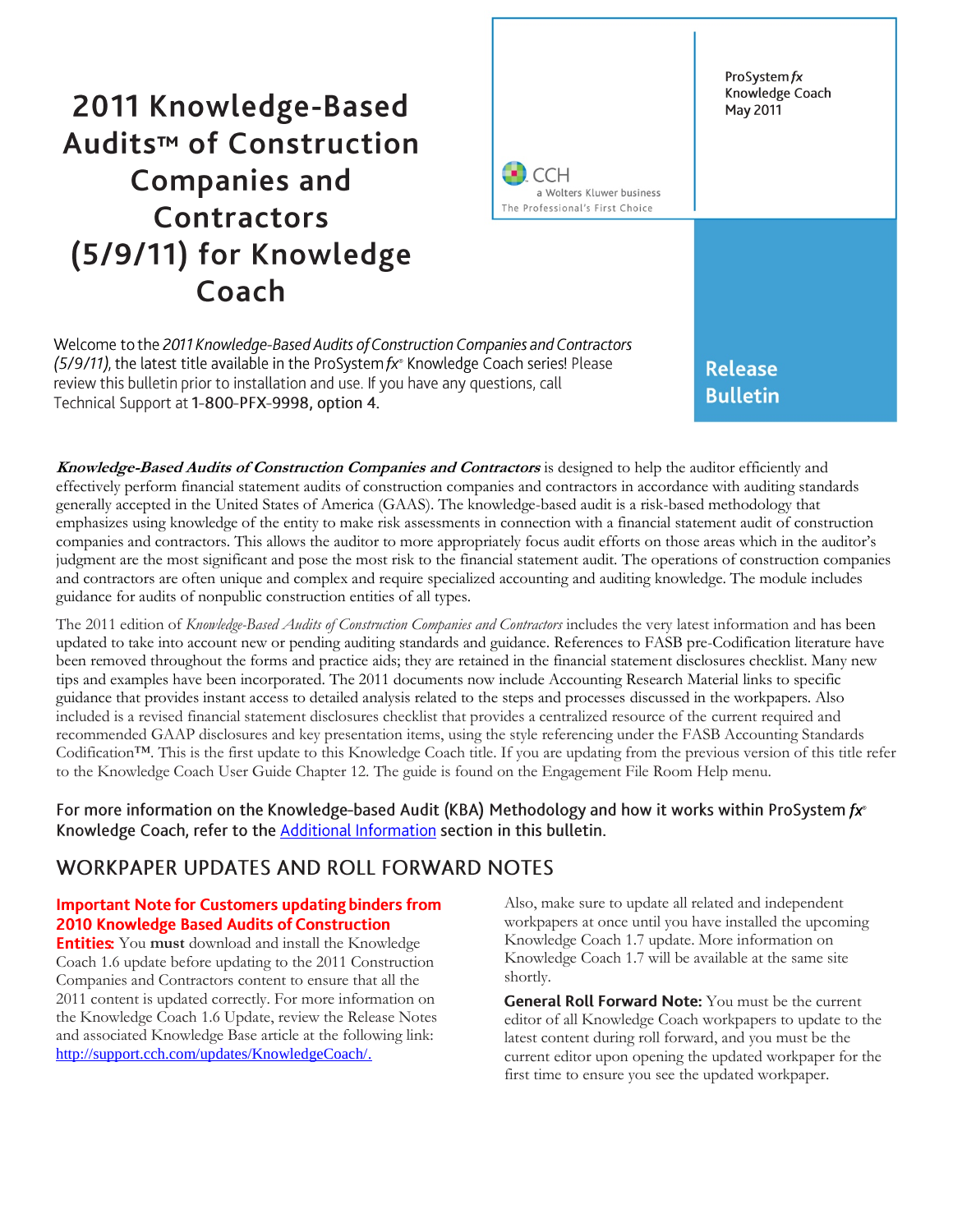## **Audit Programs (AUDs)**

- AUD-101 Overall Audit Program has been updated and now also includes steps for documenting compliance with firm quality control requirements and independence considerations related to nonattest work; the sections on completion, reporting, and finalization procedures have been enhanced and reorganized to better reflect a more typical work flow.
- AUD-201 Audit Program: Additional Audit  $\bullet$ Procedures for an Initial Audit Engagement now provides additional instructions and guidance regarding audit procedures for an initial audit engagement.
- $\bullet$ AUD-604 Audit Program: Using the Work of a **Specialist** now provides additional guidance regarding procedures to test the data provided by the client to the specialist and to document the auditor's evaluation of and conclusions on the specialist's findings.
- $\bullet$ AUD-802 Audit Program: Investments in Securities, Derivative Instruments, and Hedging Activities has been updated to reflect the most recent ASC 820 (FAS-157) guidance on *Fair Value Measurements and Disclosures* and to clarify program steps relating to whether investments are properly classified and valued.

## **Practice Aids (AIDs)**

- **NEW AID-201 Nonaudit Services**  $\bullet$ Independence Checklist is designed to help the auditor document considerations of auditor independence regarding the provision of nonattest services and independence considerations related to issues such as client relationships.
- $\bullet$ AID-801 Audit Sampling Worksheet for Substantive Tests of Details has been converted to an Excel worksheet to better accommodate the formulas contained in the practice aid.

#### **Knowledge-Based Audit Documents (KBAs)**

- **KBA-104 Evaluating and Communicating**  $\bullet$ **Internal Control Deficiencies** 
	- o Roll Forward Note: There is not a separate table for "other matters" in KBA-104 *Evaluation and Communication of Internal Control Deficiencies*. Content in the description column of the other matters table from previous versions will be moved to the Significant Matters table in KBA-103 on update. Other answers from the 2010 Other Matters table will not be included on update.
- $\bullet$ **KBA-202 Engagement Continuance** Form/KBA-201 Engagement Acceptance and Continuance Form have been combined to create new KBA-201 Client/Engagement Acceptance and Continuance Form.
	- o **Roll Forward Note:** KBA-202 *Engagement Continuance Form* was replaced by KBA-201 *Engagement Acceptance and Continuance Form* in the 2011 version*.* Any risks and findings added to the KBA-202 *Engagement Continuance Form* of the 2010 Knowledge-Based Audits of Construction Companies and Contractors title will be included in the findings table of the KBA-201 *Engagement Acceptance and Continuance Form* of *2011 Knowledge-Based Audits of Construction Companies and Contractors*. Other added data will no longer be available.
		- **IMPORTANT NOTE:** To ensure data updates correctly, insert the 2010 version of KBA-201 *Engagement Acceptance Form* is in your 2010 binder **BEFORE** you update to 2011 Knowledge-Based Audits<sup>TM</sup> of *Construction Companies and Contractors.*  If you perform the update through the Update all Knowledge Coach Workpapers menu option and you want to keep this workpaper for reference, ensure you create a backup of the binder or a copy of the workpaper before you update.
- $\bullet$ **KBA-400 Understanding Internal Controls:** Scoping and Mapping has been revised to enable clearer documentation of the procedures performed to gain an understanding of controls related to assertion-level risks, significant risks, fraud risks, and risks for which substantive testing alone is not sufficient.
- $\bullet$ **KBA-403 Understanding Activity-Level** Controls: Revenue, Accounts Receivable, and Cash Receipts through KBA-411 Understanding **Activity-Level Controls: Financial Reporting** and Closing Process have been revised to include a new column testing the operating effectiveness of controls and new practice points.
	- $\circ$  **Roll Forward Note:** Since no data will be kept in excel workpapers when replaced with latest content, you may want to set the roll forward properties to "Include in roll forward" for this workpaper and manually add the new column so that your previous work is kept on roll forward.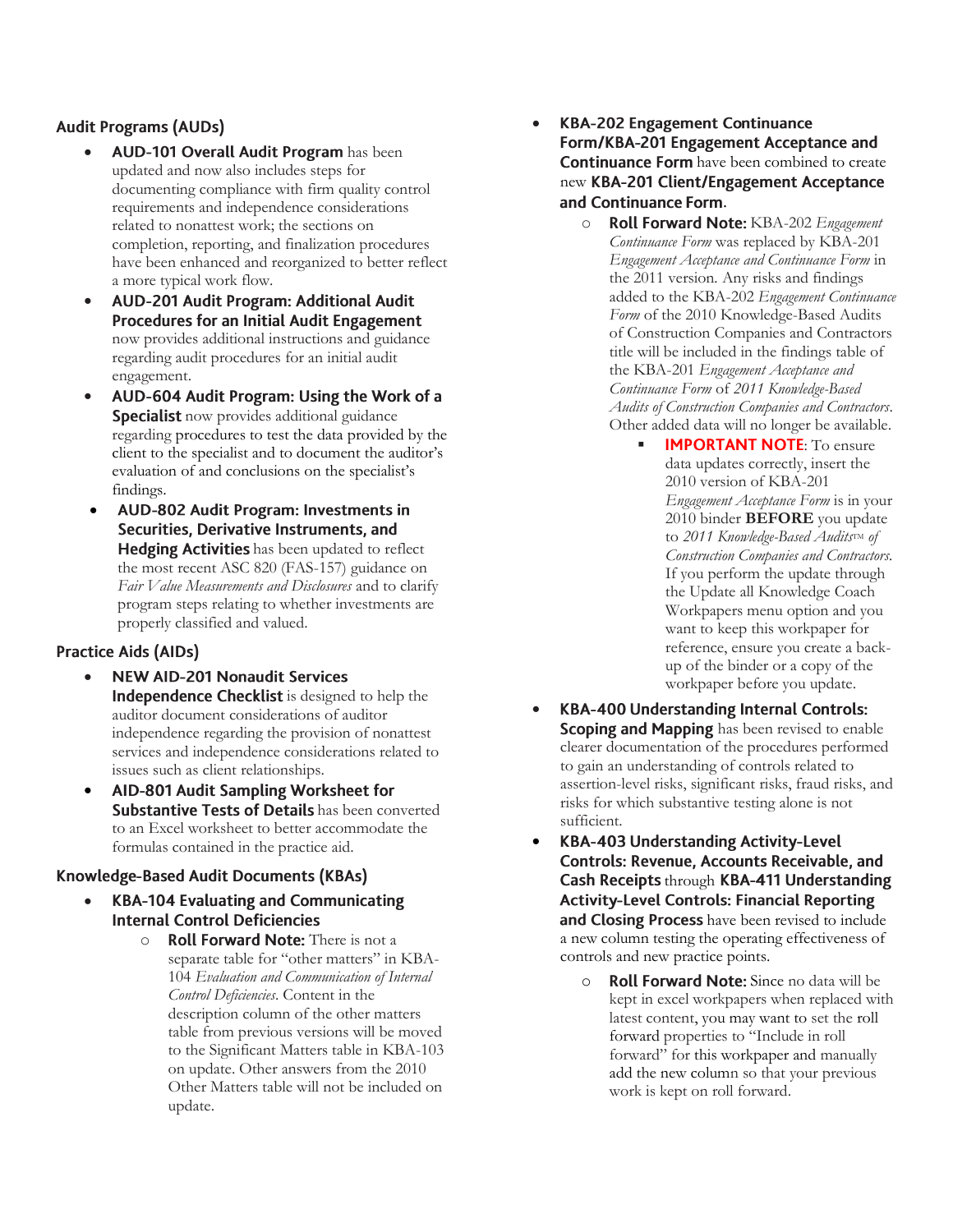- **KBA-502 Summary of Risk Assessments has** been revised with updated instructions and a new control test column.
- **KBA-901 Financial Statement Disclosure**  $\bullet$ **Checklist** is current through September 30, 2010, and includes the relevant citation from the Codification as of September 30, 2010, using the FASB classification system. References to the FASB pre-Codification literature are included throughout the checklist to assist users who might be interested in determining where the relevant requirements were previously addressed. Industry-specific guidance related to construction companies and contractors is included in the following Topics: Topic 910, *Contractors─Construction*; and 912, *Contractors─Federal Government.*

#### **Correspondence Documents (CORs)**

- **COR-204 Audit Engagement Letter has been** updated to incorporate the language previously contained in COR-209 covering situations when access to audit documentation is required by law, regulation, or firm peer reviews, and to document the auditor's understanding with the client regarding audit services and limitations.
- **COR-209 Communication to Client When the**  $\bullet$ Auditor May Be Required by Law, Regulation, or Audit Contract to Provide Access to the Audit Documentation has been eliminated; the remaining correspondence documents have been renumbered accordingly.
- $\bullet$ **COR-905 Communication to Client with No** Material Weaknesses has been updated in line with SAS-115 guidance regarding communication of significant deficiencies and material weaknesses in internal control noted in the audit.

#### **Auditor's Reports (RPTs)**

- RPT-961 Qualified Opinion: Client's Lawyer  $\bullet$ Not Responding to Audit Inquiry Letter has been deleted in accordance with the requirements of SAS-119 (this type of report may no longer be issued).
- **RPT-964 Report on Information**  $\bullet$ **Accompanying the Basic Financial Statements** When the Auditor's Report Contains a Qualified Opinion has been deleted to avoid duplication.

**NEW RPT-980 Report on Required**  $\bullet$ **Supplementary Information: Some Required** Supplementary Information Is Omitted and Some Is Presented in Accordance with the Prescribed Guidelines through RPT-985 Separate Report on Supplementary Information in Relation to the Financial Statements as a Whole: Adverse Opinion on the Financial Statements address clarified standards.

#### **Resource Documents (RESs)**

- $\bullet$ RES-001 Knowledge-Based Audit Methodology Overview has been updated to reflect the organizational and instructional changes noted above and also to provide additional discussion of construction and contractor-specific topics such as the nature of the construction industry including audit risk and considerations related to the unique risks of construction contractors (including, for example, uncompleted contract issues for job gain or fade considerations, management estimates, inherent risk issues, internal controls important to the construction industry and how to group and evaluate them).
- NEW RES-010 2011 Construction Entities Title  $\bullet$ Overview for Knowledge Coach Users has been added as a reference document for the workpaper update information, along with list of related workpapers for the title.

#### In addition, forms and practice aids throughout have been updated to include new examples and tips and, where applicable, to take into account:

New literature, standards, and developments, reflected in the following current audit and accounting guidance:

- Statements on Auditing Standards (SASs): o SAS-115 *Communicating Internal Control Related* 
	- *Matters Identified in an Audit*
	- o SAS-118 *Other Information in Documents Containing Audited Financial Statements*
	- o SAS-119 *Supplementary Information in Relation to the Financial Statements as a Whole*
	- o SAS-120 *Required Supplementary Information*
- AICPA Statement on Quality Control Standards No. 7, *A Firm's System of Quality Control*
- FASB Accounting Standards Codification as of September 30, 2010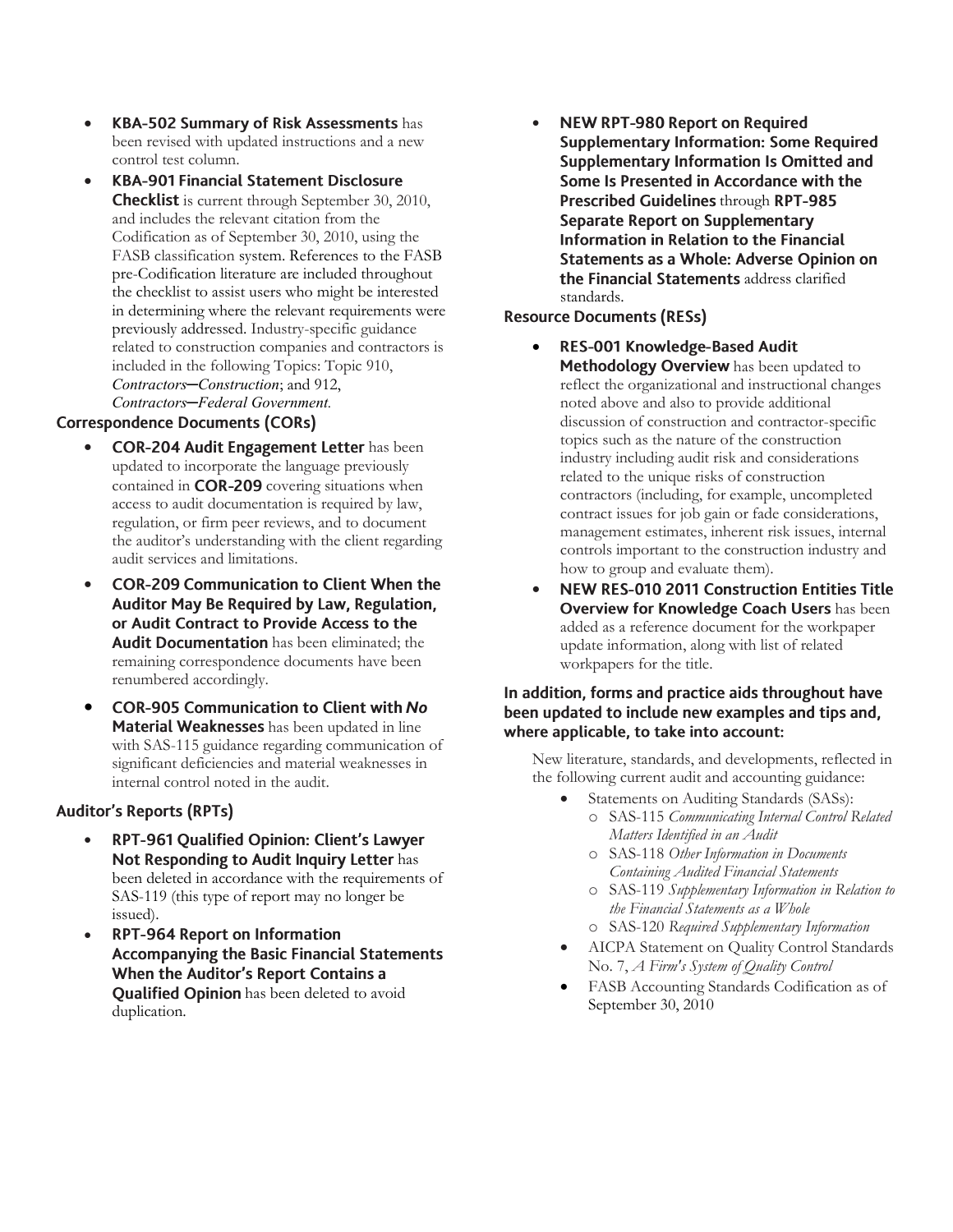# **Additional Information on Knowledge Coach and the KBA Methodology**

### **KBA Methodology**

#### The Knowledge-Based Audit (KBA) Methodology allows

the results of one set of procedures to become the input for the next. The key components of the KBA Methodology include:

- An **Overview** that guides auditors through the new methodology.
- Customizable **Audit Programs** that take auditors through related steps and procedures.
- Practice Aids to help auditors complete steps or processes outlined in the Knowledge-Based Audit documents and Audit Programs.
- Auditor's Reports that provide a variety of sample auditor's opinions on audited financial statements.
- **Correspondence** documents that provide sample letters to be used to comply with GAAS requirements and in many other common situations.
- Knowledge-Based Audit documents, integral to the risk assessment and overall audit processes, which contain steps and procedures required by GAAS

Risk Assessment Standards-The practice aids and tools in the **2011 Edition of Knowledge-Based Audits of Construction Companies and Contractors** support the AICPA's Auditing Standard Board's Risk Assessment Standards by providing guidance to help address audit requirements. The Knowledge-Based-Audit (KBA) methodology will assist auditors of construction companies and contractors by:

- Facilitating compliance with GAAS.
- Encouraging more effective audits through customized programs and comprehensive practice aids.
- Helping auditors to focus on and respond to identified audit risks.
- Enhancing audit documentation.

# ProSystem fx® Knowledge Coach

ProSystem fx® Knowledge Coach functionality allows auditors to use the Knowledge-Based-Audit methodology more efficiently by eliminating the need for duplicate entry of the same information, tailoring audit documentation to each particular engagement, and documenting the link between risks identified and procedures performed.

*AUD-100 Tailoring Question Workpaper* is a document in Knowledge Coach that presents engagement-level questions designed to aid in tailoring the engagement documentation to fit each client. Completing the questions helps the auditor avoid duplication and unnecessary workpapers.

**Risks** can be captured via the Risk Summary task pane from any Knowledge Coach workpaper by the current editor of *KBA-502 Summary of Risk Assessments*. This allows the user to continuously assess risks during the engagement. Several workpapers prompt the consideration of the presence of risks, but the Risk Summary task pane must be used to document those risks. All documented risks flow to the Risk Summary. To ensure risks show in findings tables, make sure to check the "workpaper identified in" field of the Risk pane.

Information Flow helps cut down on the time spent duplicating information across forms. In addition, the flow of consistent information ensures that information and updates to information are not missed between workpapers. Drilldown functionality helps the user navigate quickly to the source of the information, aiding in the review of the audit file.

**Diagnostics** help you keep track of unresolved issues like unanswered questions, incomplete risks, program steps not linked to risks or relevant assertions, missing workpaper, and more. Diagnostics now show when a form table has not been answered (i.e. tables in *KBA-101 Overall Audit Strategy* that are added by the tailoring questions in *AUD-100 Overall Tailoring Questions*).

Links to Accounting Research Manager (ARM)-If you subscribe to an ARM library that includes audit content, you can link directly to source material from Resources within Knowledge Coach documents. These links have been updated to reference to the standards under the FASB Accounting Standards Codification™. Also, if you subscribe to the *Knowledge-Based Construction Companies and Contractors Guide* on CCH's Accounting Research Manager, you can take advantage of brand new links to the audit guide material from within the Knowledge Coach documents.

Interpretive Guidance is integrated into each Knowledge Coach template through the Tips view of each new task pane. Informational features include Practice Points, Examples, Optional Workpapers, and Resources to help auditors work more effectively and efficiently. We have also added the ability to navigate from Resources within a document or the tip pane directly to CCH's Accounting Research Manager and industry audit guides by simply clicking on the Reference.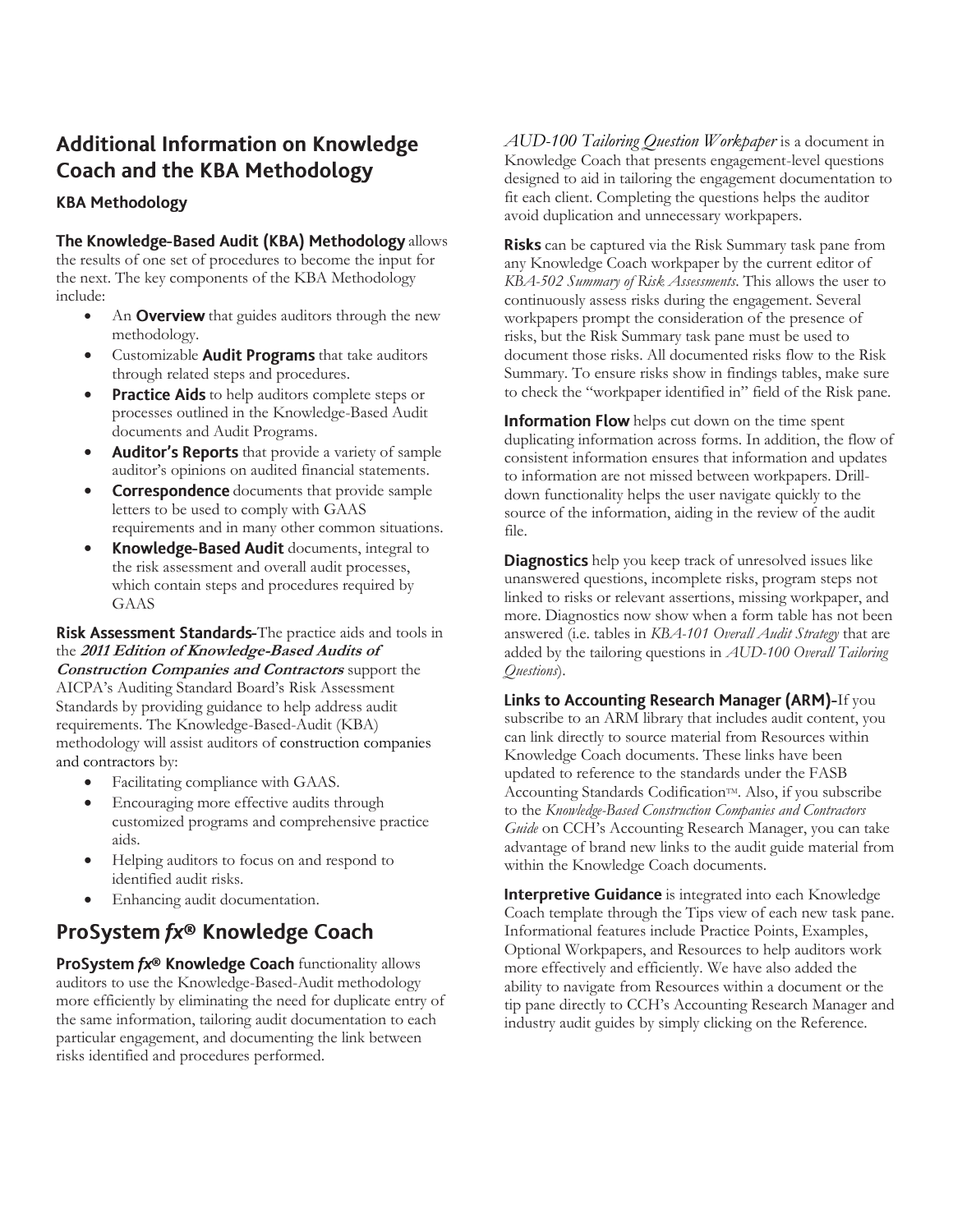#### **Important Notes**

- If you are updating from the 2010 Knowledge-Based *Audits*<sup>TM</sup> of Construction Companies and Contractors title, you must install Knowledge Coach 1.6 update to ensure that your content updates correctly. Also, make sure to update all related and independent workpapers at once until you have installed the upcoming Knowledge Coach 1.7 update. More information on Knowledge Coach 1.7 will be available shortly.
- Risks cannot be entered directly into findings tables found at the bottom of several workpapers. Those tables can still be used to capture significant matters that are not risks and control deficiencies, but risks must be entered using the Risk Summary task pane.
- Make sure to save changes to workpapers before closing the workpaper or the binder to ensure data is correctly updated.
- If your Current Editor Knowledge Coach MS Word workpapers become read-only or crashes, please do the following
	- o Keep the binder with the affected workpapers open.
	- o Contact Customer Service at 1-800-PFX-9998, option 4 to obtain a repair utility.
- Knowledge Coach cannot be used within the Shared File Room (SFR) feature of Engagement. However, Knowledge Coach workpapers can be shared across team members through check in, check out, workpaper assignment, synching to the central file room and through peer-to-peer synch in the same way that other Engagement workpapers are shared.

#### **System Requirements**

- This title MUST be used with ProSystem *fx* Engagement version 6.5 and higher. If you are upgrading from ProSystem *fx*  Engagement 6.0, 6.1 or 6.1.2, please contact Technical Support at 1-800-PFX-9998, option 4 for detailed instructions.
- A minimum of 2GB of RAM is needed and 4 GB is recommended for optimal performance when opening and navigating through ProSystem *fx* Knowledge Coach documents.

#### **Download Instructions**

Download the 2011 *Knowledge-Based Audits*<sup>TM</sup> of Construction Companies and Contractors title from the **ProSystem** *fx* Knowledge Coach **Updates** section of the ProSystem *fx* Engagement Support Web site at the following URL:

**http://support.cch.com/updates/KnowledgeCoach**, then select the **Knowledge Coach Series** and **Download file** link next to the **2011 Knowledge-Based Audits of Construction Companies.** On some occasions the content package file (.KCP) has downloaded with the extension changed to .ZIP. If this occurs, please change the extension of the downloaded file to KCP using all capital letters.

**Important**: ProSystem *fx* Engagement version 6.5 or higher must be installed on the computer in order to install this Knowledge Coach title. Additional requirements include Microsoft Office 2007, Microsoft Office 2003 Primary Interop Assemblies (PIA) and Visual Studios 2005 Tools for Office Second Edition Runtime (VSTOR).

The following 2011 Knowledge-Based Audits of Construction Companies and Contractors (5/9/11).KCP download is a proprietary file that must be installed from within Engagement. Save this KCP file to a location on your local drive, extract it, and follow the Installation Instructions included in the Release Bulletin.

#### Installation Instructions

Once you have downloaded your Knowledge Coach title, you will need to add it to the list of titles within ProSystem *fx* Engagement. The only additional system requirement is approximately 75MB of disk space to store your Knowledge Coach program content files. Please refer to the ProSystem *fx* Engagement with Knowledge Coach Release Notes for any other system requirements.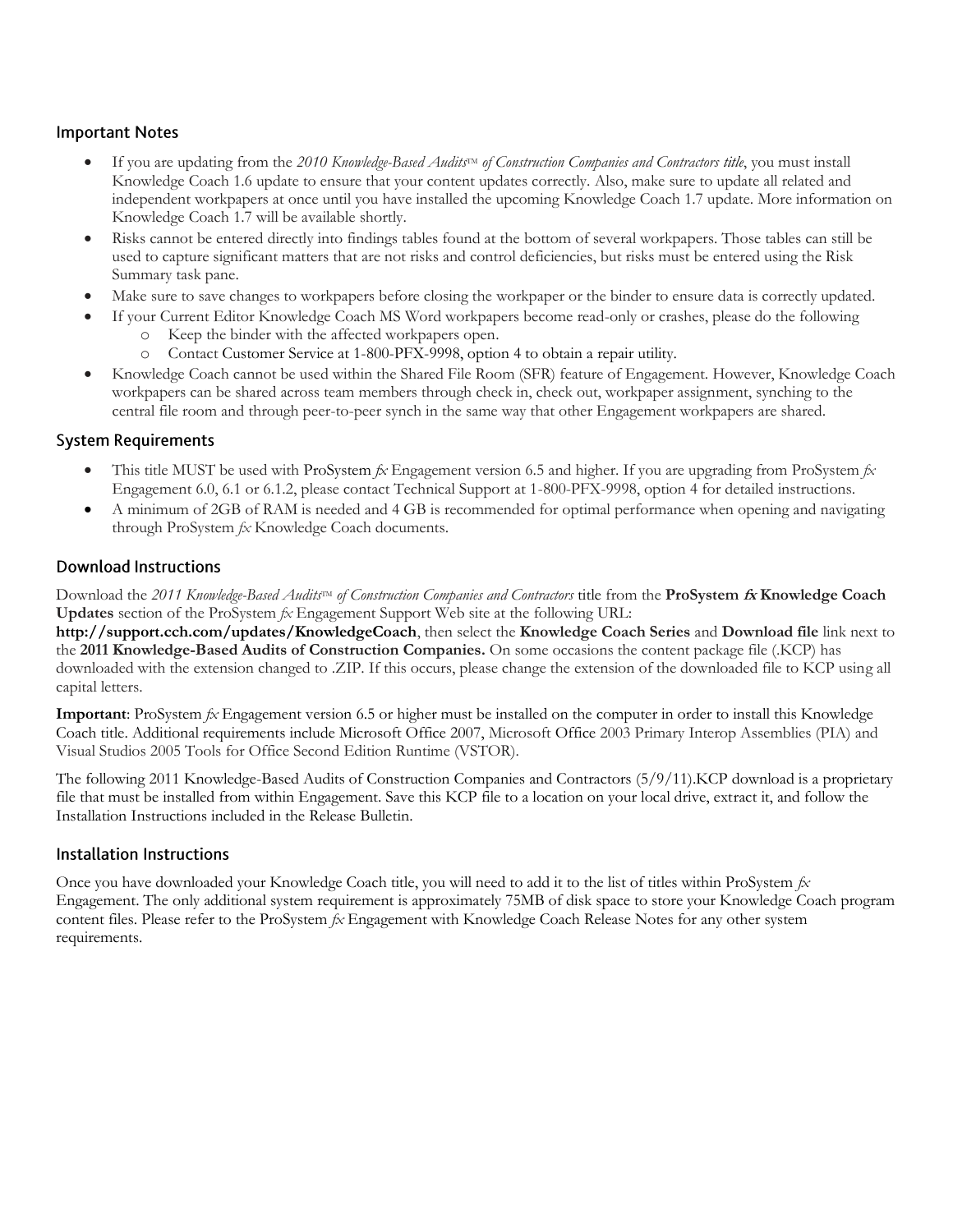After downloading the *2011 Knowledge-Based Audits of Construction Companies and Contractors,* do the following:

- 1. Launch the ProSystem *fx* Engagement Workpaper Management application so that the Local File Room is displayed. Select **Tools > Knowledge Coach Titles**.
	- The Knowledge Coach Titles window will be displayed.
- 2. Choose **Add Title**.
- 3. Browse to the title package file (\*.KCP) that you previously downloaded and extracted from the ProSystem *fx* Knowledge Coach Support Web site.
- 4. Choose **Open**.

The system will display a progress indicator while the title package is added. You will receive a message that the title has been successfully installed once the process is complete.

Once the title is added, you must release it, so that other staff members in your firm can use it. You may also wish to "unrelease" previous versions of the title.

To unrelease a title:

- 1. Select a previous version of the KBA Construction Companies and Contractors title
- 2. Choose **Unrelease Title**. The date will be removed from the *Date released* column and staff that do not have the staff group property right to insert unreleased titles will not be able to insert the unreleased titles into a binder.

**Note:** You can determine this access in the **ProSystem fx Engagement Admin** module by selecting a staff group and choosing **File Properties Content** "Insert Knowledge Coach workpapers from unreleased titles" option

To release a title:

- 1. Select one of the Knowledge Coach titles in the list that has been added but is not yet released.
- 2. Choose **Release Title**. The current date and time will be displayed in the *Date released* column, and the status will change to "Released."

**Note:** You must add and assign a Knowledge Coach module as well as the Knowledge Tools title license in the ProSystem *fx* Engagement Administrator before using the workpapers.

**Important:** Once the *2011 Knowledge-Based Audits of Construction Companies and Contractors* title has been added and released, it will be automatically deployed to other staff members when they login to the "Office" location, or when they synchronize a binder that contains Knowledge Coach workpapers from this title. There is no need for each user to run the *Knowledge Coach Title Update*, as the necessary files will be deployed with the content for the newly released title.

#### **Online Permission Key**

Permission key files may be downloaded from our Web site at **http://tax.cchgroup.com** or when adding or updating the new licenses within ProSystem *fx* Engagement with Knowledge Coach version 6.5 and higher. After updating the license file in the ProSystem *fx* Engagement Admin module, licenses need to be assigned to the staff who will use 2011 *Knowledge-Based Audits*<sup>IM</sup> of *Construction Companies and Contractors*.

If you have not already established a Single Sign-on (SSO) account with Customer Service, we urge you to do so at this time.

Permission keys are no longer generally distributed via floppy diskette. You can choose to continue receiving the diskette by going to **http://tax.cchgroup.com/pfxsupport**, clicking the Firm Administration link, and making the appropriate selection (SSO access is required), or by contacting Customer Service at 1-800-PFX-9998, option 4.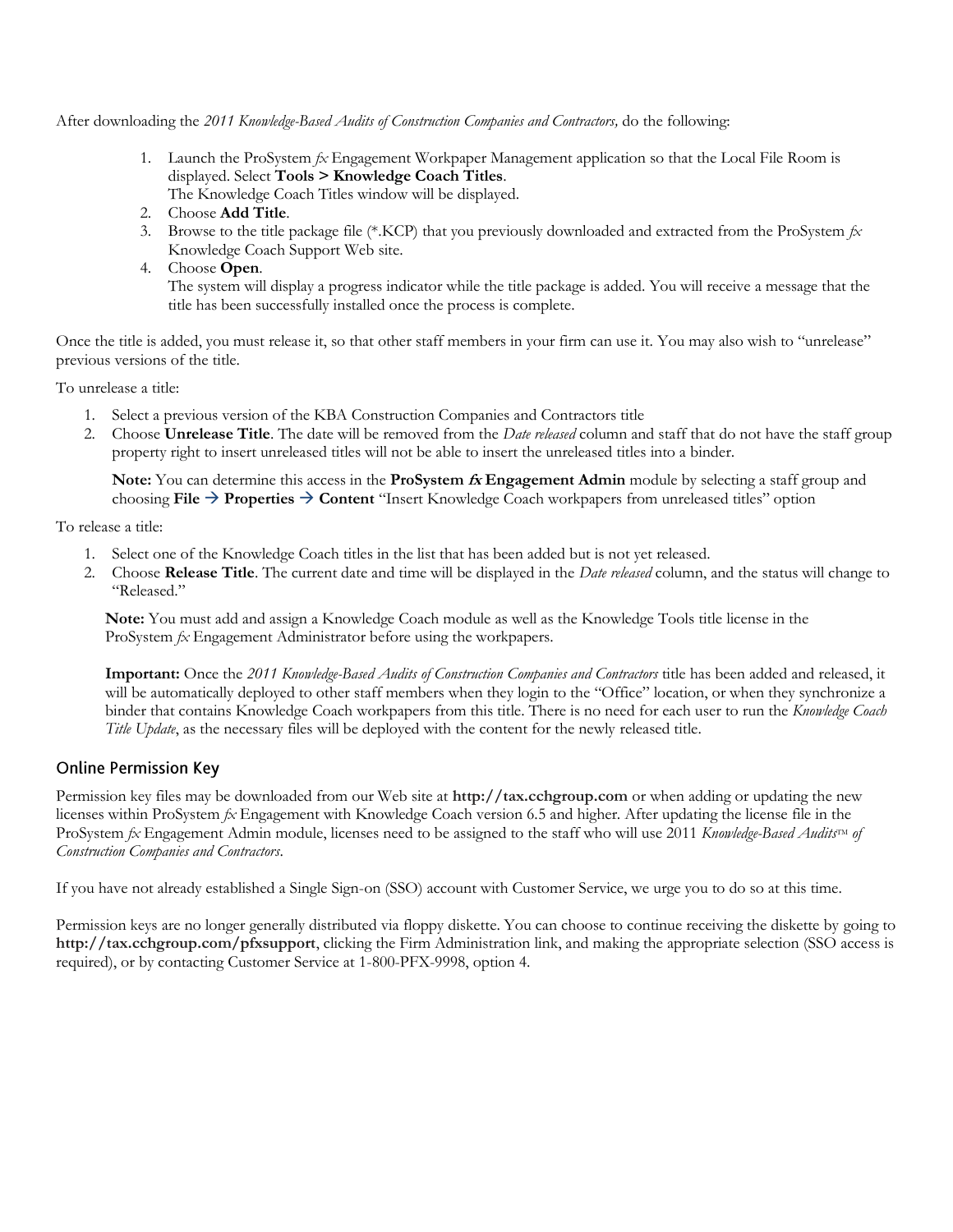#### **Accounting Research Manager**

CCH's Accounting Research Manager is the most comprehensive, up-to-date and objective online database of financial reporting literature. It includes all authoritative and proposed accounting, auditing, and SEC literature, plus independent, expert-written interpretive guidance.

Our Weekly Summary email newsletter highlights the key developments of the week, giving you assurance that you have the most current information. It provides links to new FASB, AICPA, SEC, EITF, and IASB authoritative and proposal-stage literature, plus guidance from financial reporting experts.

Our team of content experts updates the system on a daily basis, so you can stay as current as possible. What's more, our experts attend critical standard-setting meetings and summarize the results for you, which means you'll learn of newly released literature and deliberations of current financial reporting projects as soon as they occur! Plus, you'll benefit from their easy-to-understand technical translations. Our expert's interpretations clearly lay out what the rules mean from your perspective.

Newly available is the *Knowledge-Based Construction Companies and Contractors*, an audit guide that helps you comply with the AICPA's risk assessment standards and has incorporated the Knowledge-Based Audit methodology. The primary objective of the guide is to provide practitioners with an effective approach for conducting audits of construction companies and contractors. This publication supplements and complements the KBA documents that are available in Knowledge Coach.

With Accounting Research Manager, you maximize the efficiency of your research time, while enhancing your results. Learn more about our content, our experts, and how you can request your free trial by visiting

**http://www.accountingresearchmanager.com**. You can also access the Accounting Research Manager Web site by selecting the item in ProSystem *fx* Engagement from the Guidance tab on the Shortcuts bar in the Binder window.

#### Links to Accounting Research Manager (ARM)

As indicated above, subscribers to an Accounting Research Manager library that includes source content can link directly to source material from references within Knowledge Coach workpapers. These links have been updated to reference the new Codification released by the FASB and available on ARM. The Codification on ARM is fully integrated with U.S. and international accounting standards, other non-authoritative materials and industry leading interpretive guidance.

#### **Using Your Knowledge Coach Content**

To use your Knowledge Coach Workpaper Templates, open a binder in ProSystem *fx* Engagement, select the workpaper tab into which you would like to insert the workpaper, and select **New Knowledge Coach Workpaper** from the toolbar or File menu. The New Knowledge Coach Workpaper dialog appears (*Figure 1*).

Select the New Knowledge Coach Title with the content you would like to use. You can only select titles you have installed. The information displayed changes to reflect the workpaper organization available for the selected title. Select the Knowledge Coach Workpaper Templates to insert into your binder and click **OK**. The **Selected Workpaper Properties** dialog appears. Each workpaper name is automatically loaded into the Name field. Add a workpaper index in the Index field and make any Name modifications you desire. You can also modify the tab location or the roll forward settings for each workpaper. Then click **OK**. The integrated Knowledge Coach workpaper is now inserted into your engagement binder. For more information on how to use Knowledge Coach workpapers in your binder, see the Knowledge Coach User Guide.



**Figure 1 – New Knowledge Coach Workpaper**